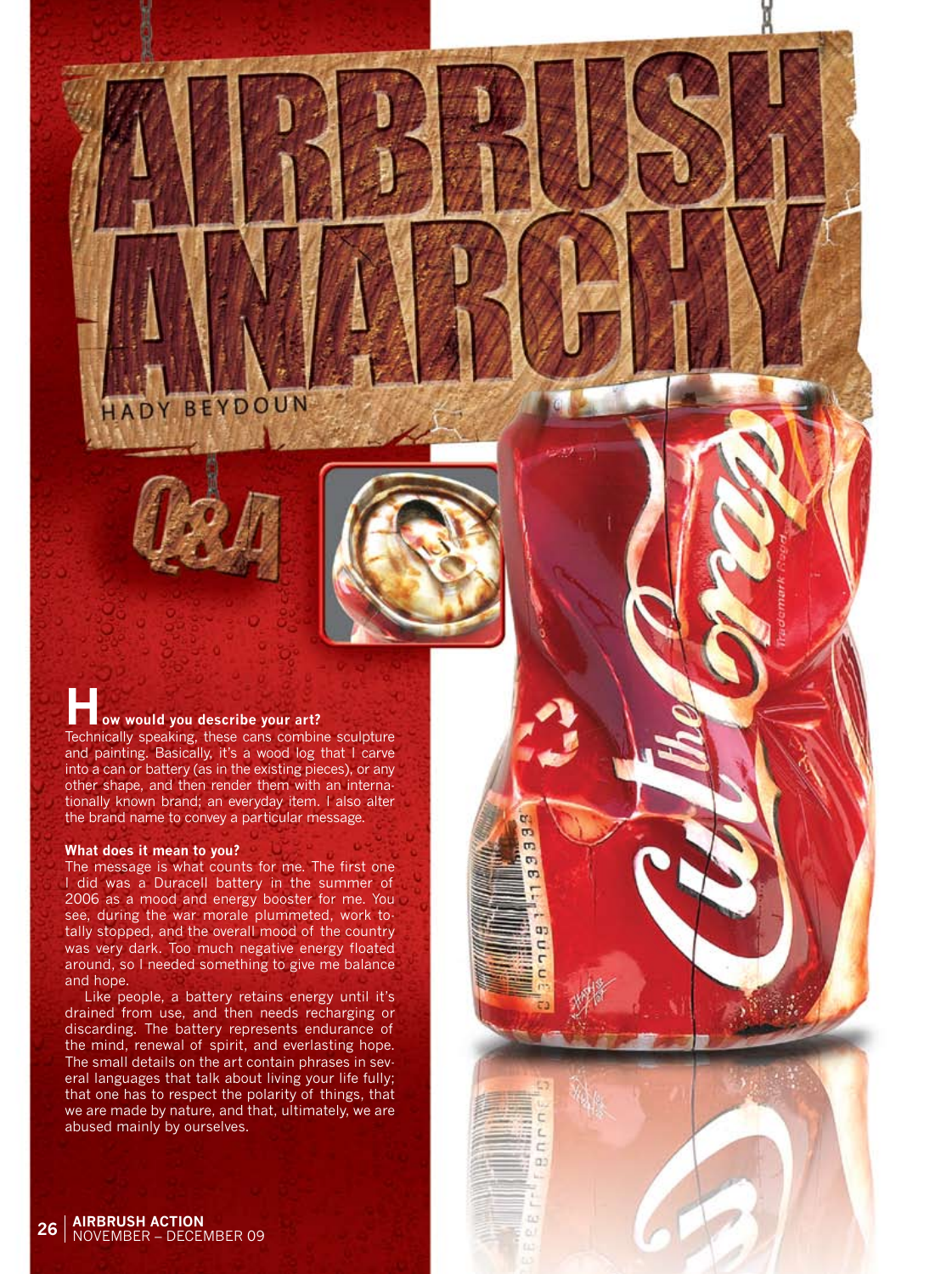

The common theme among all my pieces is hope, endurance, good spirit, and fun (with a slight sexual undertone) in spite of the objects' appearance as old, crum pled, expired, used and abused. And al though the art is scratched and marred, it still retains brightness and shine.

m  $\sigma$ 

> m D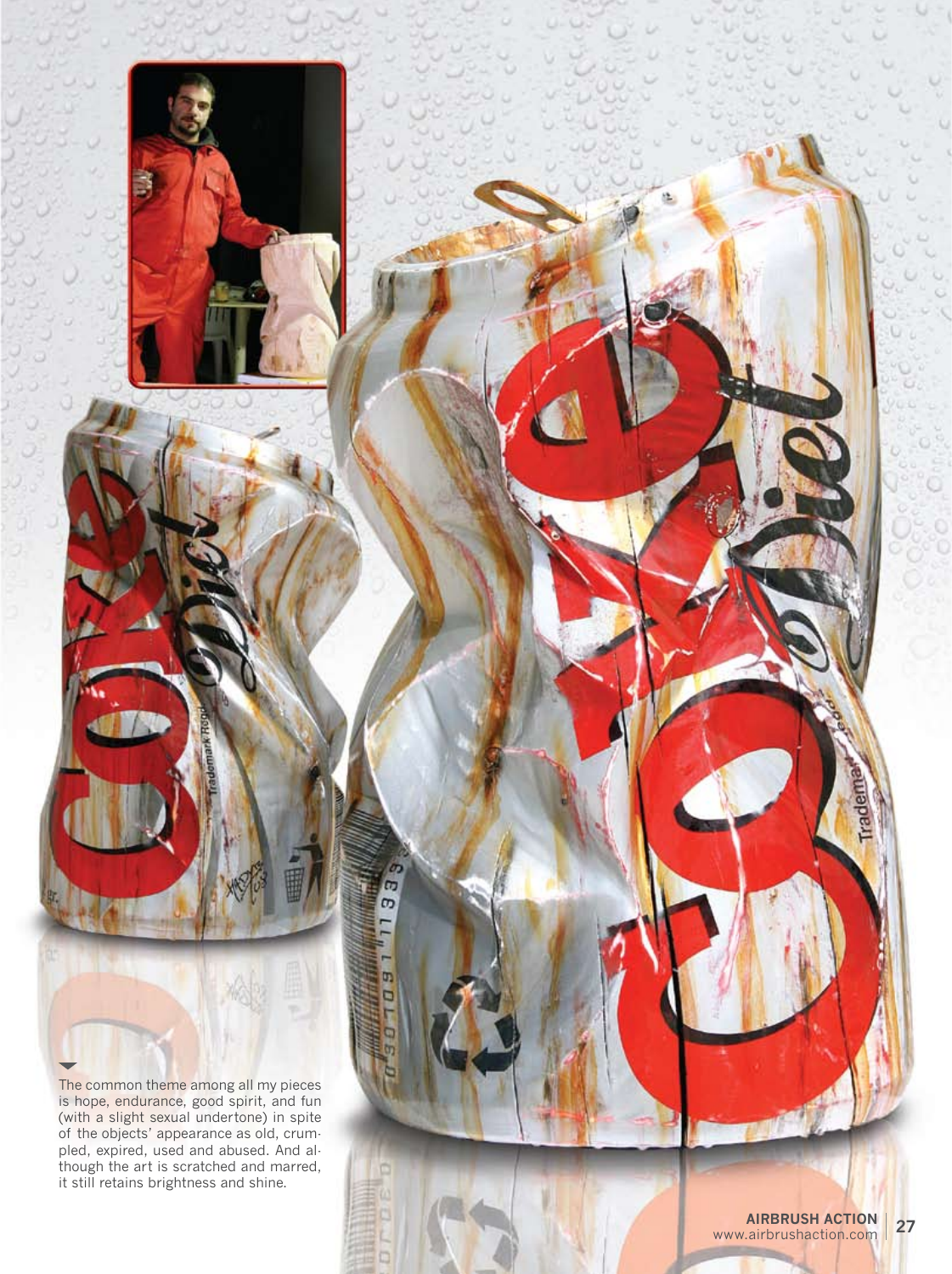







The 7Up can's "Don't Give Up" message is obvious. It's a strong reminder for me that I must never give up.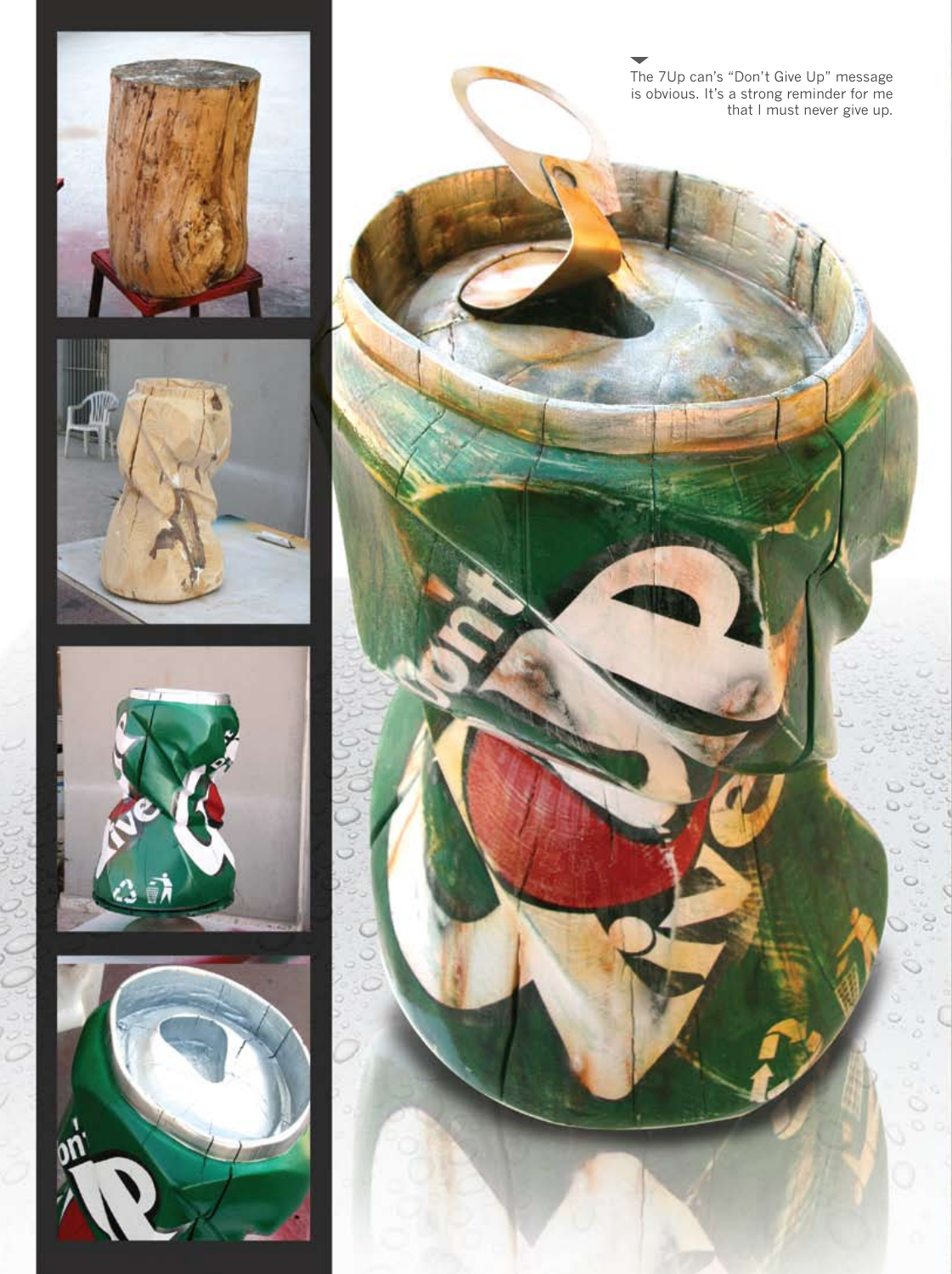

ø

 $1.5B$ 

 $\overline{\mathbf{z}}$ 

The paintings are very personal for me but I do sell them, and I even work on commission.

# **What is the procedure?**

**Debuty** 

**LID SEEDS** 

I seek high profile, internationally known brands that most people would recognize, such as Coca Cola, 7Up, Campbell's Soup, Duracell, etc. Next, I brainstorm with some friends on the concept and the best word or words to convey the message. Then, when the idea feels solid and right, I go to the mountains to collect several good logs. I treat them in the studio, carve them into shape, and airbrush them.

GROW

I

ws body and soul.

**Processing APPE** 

**CAGGIEGS**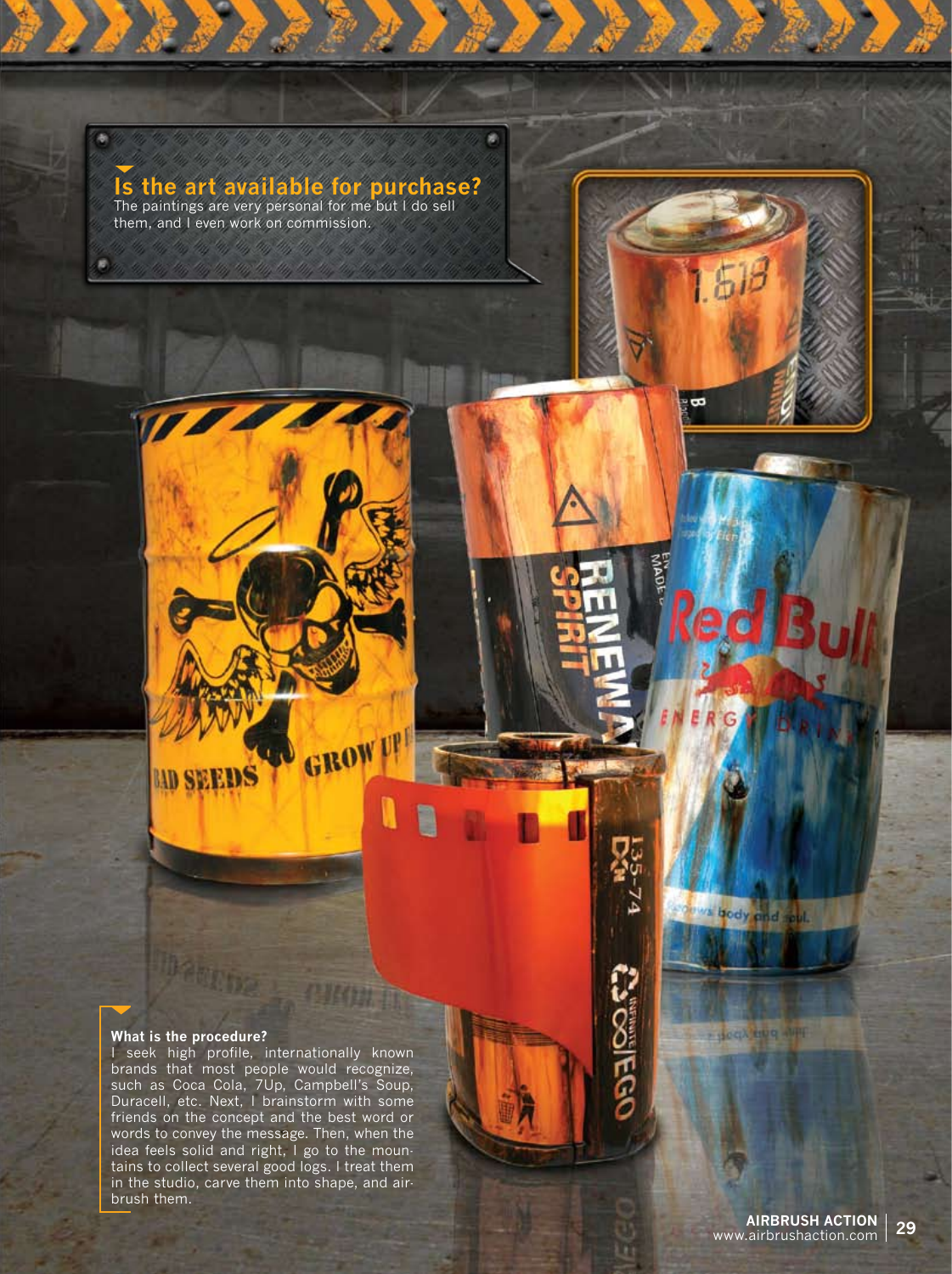# **On average, how long does it take to complete a piece?**

The whole process takes an average of three to four months per piece. It's a bit slow, but good work takes time. Airbrush time alone requires as much as 60 to 70 hours of work.

 $\sqrt{a}$